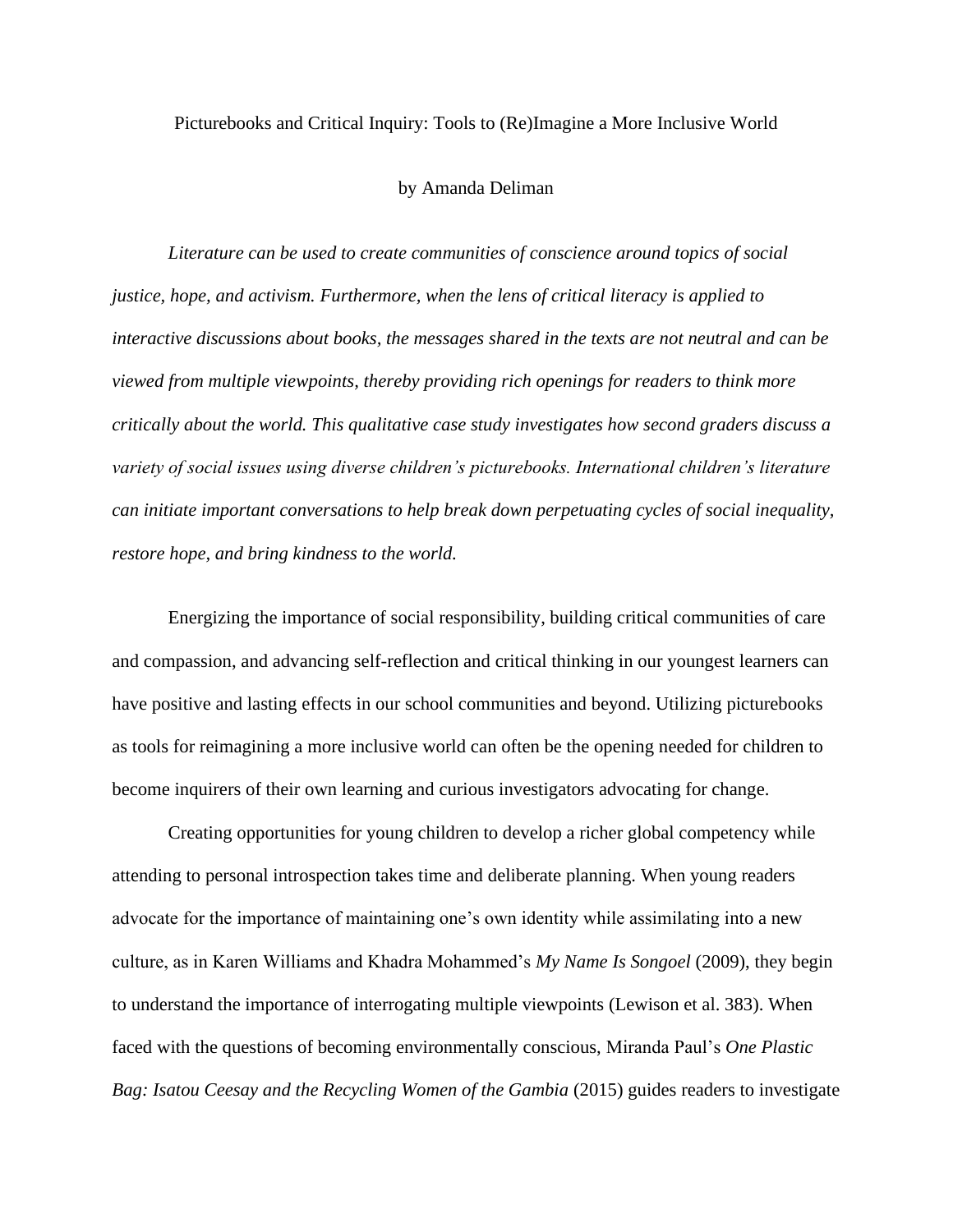topics of personal agency and activism. Examples of bullying, as shown in Jacqueline Woodson's *Each Kindness* (2012), can position readers to consider how to break down barriers that perpetuate this reality in schools, which also permeates society as a whole.

Advancing global perspectives and providing openings for young people to cultivate empathy through collaborative engagements while using literature can serve as a powerful tool for harnessing positive social action. This article showcases discussions and children's responses to picturebook read-alouds that investigate a variety of social issues. Additionally, picturebook sets are offered as suggestions to further examine themes that include, among others, activism and social responsibility, building critical communities of care and compassion, and advancing self-reflection and critical thinking.

### **Care and Inquiry**

Multiple forms of critical perspectives and pedagogies erupted in the latter part of the twentieth century as a way to humanize educational experiences while considering the needs of the whole learner (Freire 38; Janks, "Critical Literacy" 226; Noddings, *Caring* 103; Street 111). These theoretical underpinnings inform instructional practices while giving credence to the use of picturebooks as a way to cultivate empathy in young readers.

Nel Noddings suggested not only that relationships and compassion become fundamental aspects of education, but that these characteristics should be an integral part of our educational goals (*Education* 171). As a researcher and facilitator, I drew on perspectives of Noddings's approach that caring for the self and being cared for can provide openings for the participants to rise to the truest form of self. Building relations of care and trust in the classroom is necessary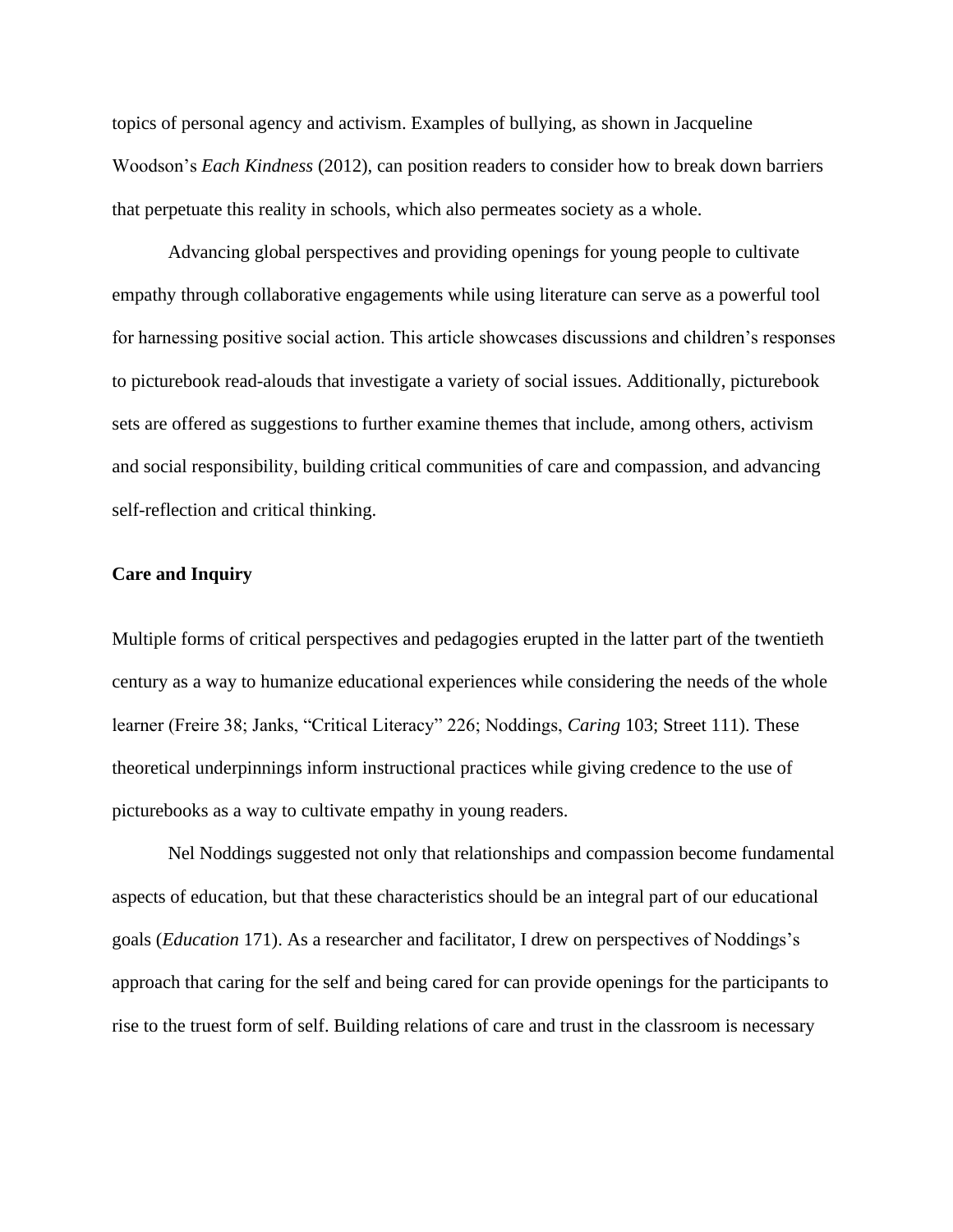for participants to feel comfortable to take risks, challenge personal assumptions, and negotiate diverse perspectives.

Paulo Freire urged that people should have the skills necessary to create critical dialogue to avoid the "culture of silence" (12), the inequitable social structures where the oppressed are further marginalized. When time is provided for children to examine critical issues, they can consider what actions are needed to disrupt unequal power relations.

Moreover, rather than focusing strictly on standardization that comes with accountability measures, Maxine Greene asserted that we should "cherish the integrity" of children's meaning making while learning alongside them "to interpret and to cope with the mystified and endangered world" (48). Utilizing these humanizing and critical pedagogies can help our young people become more critically informed about the world.

Another, more prominent model of critical pedagogy that informs the instructional practices in my research is the four dimensions of critical literacy created by Mitzi Lewison, Amy Seely Flint, and Katie Van Sluys (382). This research team synthesized and condensed thirty years of professional literature to produce the following four dimensions of critical literacy: disrupting the commonplace, interrogating multiple viewpoints, focusing on sociopolitical issues, and taking action and promoting social justice. When interpreting texts using these interrelated dimensions, the role of the teacher is important. Instead of searching for one correct answer, the learning environment becomes a place of inquiry where all participants can contend with understanding multiple viewpoints and differing perspectives.

In many of bell hooks's writings, a central theme emerges that highlights the power of critical thinking. She states that "children are organically predisposed as critical thinkers," and a classroom can become a place of "fierce engagement and intense learning" if the children are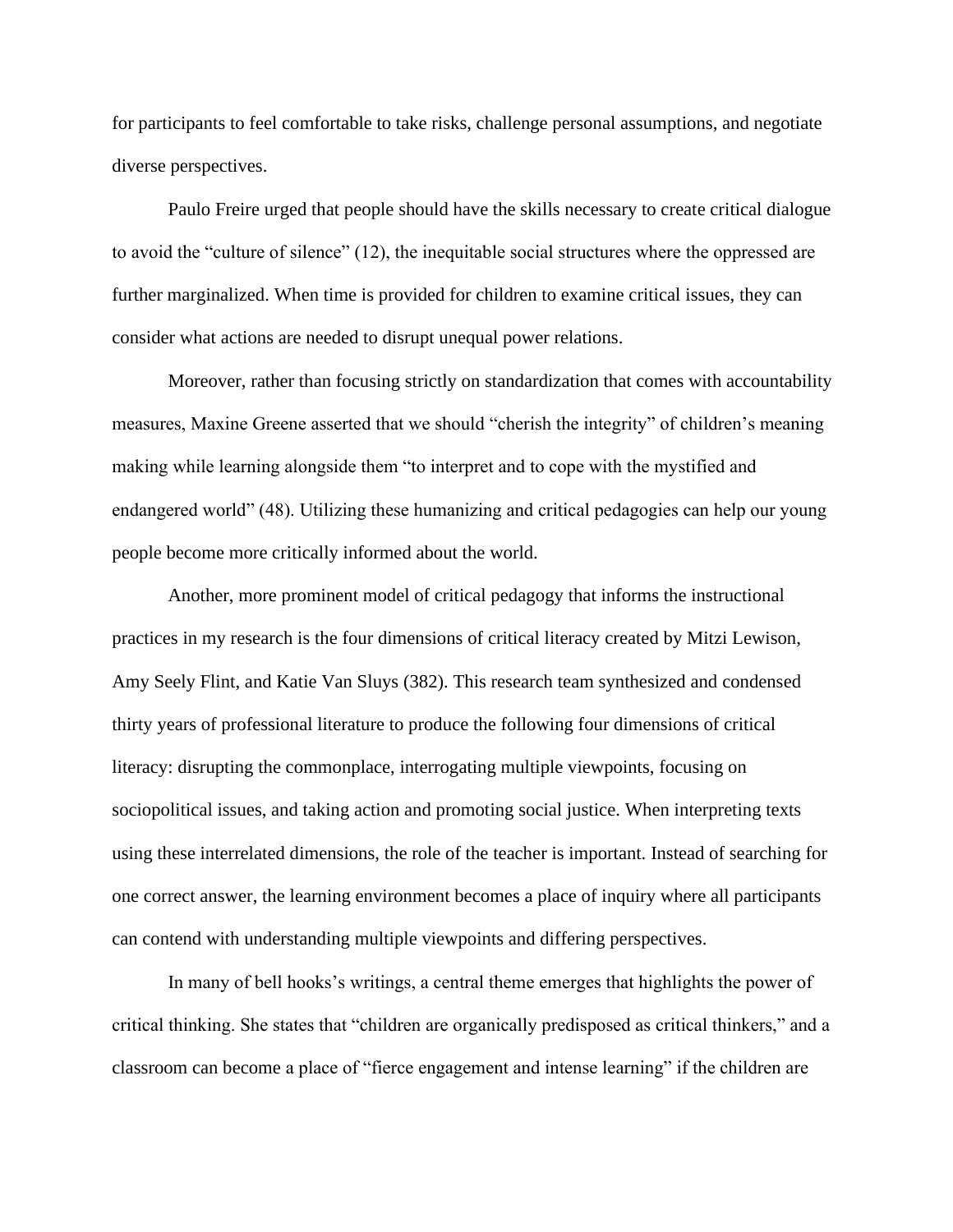shown by example that "learning in action means that not all of us can be right all the time, and that the shape of knowledge is constantly changing" (10). Picturebooks become tools for advancing critical thinking.

### **Communities of Care**

The need to create communities of conscience around topics of social justice, hope, and activism is paramount in a time when social media and news outlets expose viewers and readers to misleading information. Innovative literacy practices that provide an opening for young children to build community and compassion while learning how to challenge misaligned messages and "fake news" could have positive and lasting outcomes for our local communities and beyond (Farmer 2). Social justice picturebooks that examine topics such as anti-racism, climate justice, the refugee crisis, and gender discrimination, among others, can be tools to initiate important and challenging discussions with young people. Generative conversations stemming from picturebooks not only have the potential to increase comprehension abilities, but thoughtful discussions can challenge stereotypes and call into question issues of power and privilege (Leland et al. 147). These practices can simultaneously help create a learning environment where the opinions and ideas of everyone are valued.

Guided by the research question *How do children specifically respond to picturebooks about social issues through discussions, drama, and writing activities?*, this multiyear qualitative study, conducted in one second-grade classroom, investigated how children responded to interactive read-alouds using diverse children's literature. The language and social processes that children used to interrogate issues about diversity and equity through drama and literature (Medina and Campano 333) were critically examined using dimensions of critical literacy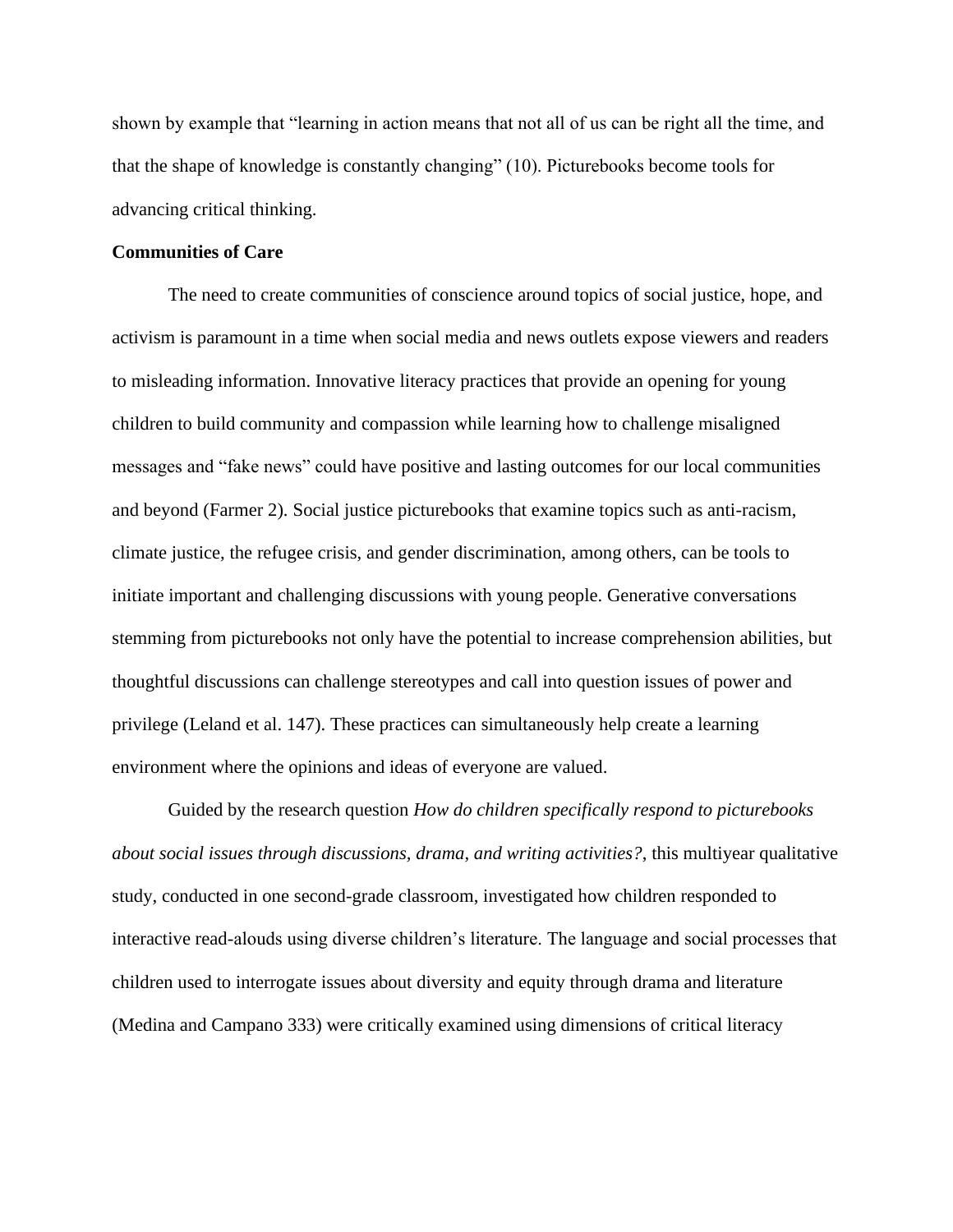frameworks (Janks, "Domination" 176; Lewison et al. 382) and thematic analysis (Nowell et al. 2).

The participants included one classroom teacher (self-identified as a white female) and a primarily racially homogenous population of about thirty-five mixed-gender second graders in one Midwestern town located in the United States. Out of the children represented in the second year of the study (showcased in this article), twelve were female (one multiracial and eleven white) and eight were male (one Asian American and seven white). In the school hosting the study, 43 percent of the students were eligible for free or reduced-price lunch. As a white female and first-generation college student conducting a study in a classroom quite similar to one that I attended, I continuously questioned power, privilege, my own understandings of social constructs, and how my identity was influencing the study design.

Over the course of one school year, my weekly visits in the classroom demonstrated how the chosen picturebooks could serve as openings for the children to challenge assumptions, take on new roles, and imagine ways to foster inclusivity while they broadened their own perspectives and made sense of the messages shared in the texts. Based on the findings, this article describes several instructional practices and offers suggestions for text sets that can initiate conversations about building critical communities of care and taking steps toward developing courageous acts of positive social action. The research question generated three themes that will be posed as questions to organize the insights shared here.

#### **Creating Communities of Care**

*How can social justice literature be used to create communities of conscience where readers' ideas and opinions are valued?*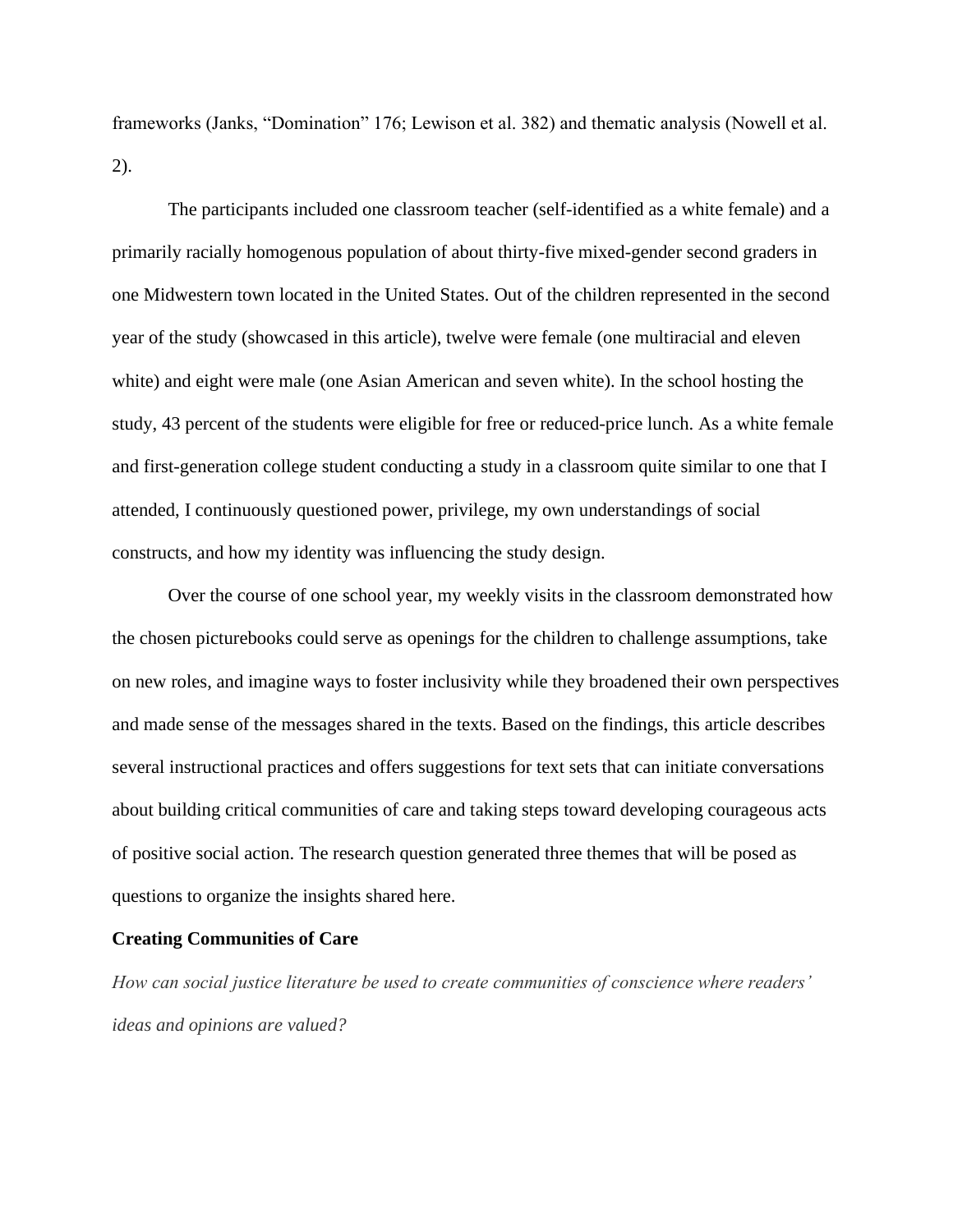During one of my weekly visits to the second-grade classroom, we read and discussed the picturebook *My Name Is Songoel* and participated in dramatic inquiry. The story is about a child refugee who lost his father in war and was forced to leave his homeland of Sudan. Songoel moved to the United States with his mother and little sister, where everything seemed new and strange. The protagonist felt homesick and lonely until he came up with a clever solution that opened the door to building new connections with his peers.

The purpose for choosing this story was twofold. First, we wanted the students to consider multiple perspectives, and more specifically, to think about how people may view the wants and needs of a child refugee dissimilarly. In the story, Songoel moves to the United States and feels out place because everything is different: the clothes, the people, the transportation, the language. While reading and discussing the picturebook, the students quickly noticed the importance of Songoel embracing his identity and the emotions that come with feeling a sense of belonging. In one scene, Songoel chooses to sleep on the floor instead of on the mattress with sheets. As we were reading and discussing that part of the story, the students quickly made an inference that the floor was more like what he was used to. This picturebook read-aloud initiated conversations about caring for others based on their unique individual needs.

To extend on the conversations about creating communities of conscience, the children participated in role-play. Hotseating is a dramatic engagement where a person (playing in role) sits in the "hotseat" and is asked questions by others, who can be in or out of role.

Ella (all names are pseudonyms) happily obliged when asked to sit in the hotseat. While she was walking to the center of the circle, I encouraged her peers to ask "Songoel" (Ella) some questions. The following excerpt includes a portion of the dramatic engagement.

**Rick:** "Um, did it seem different when you moved to America?"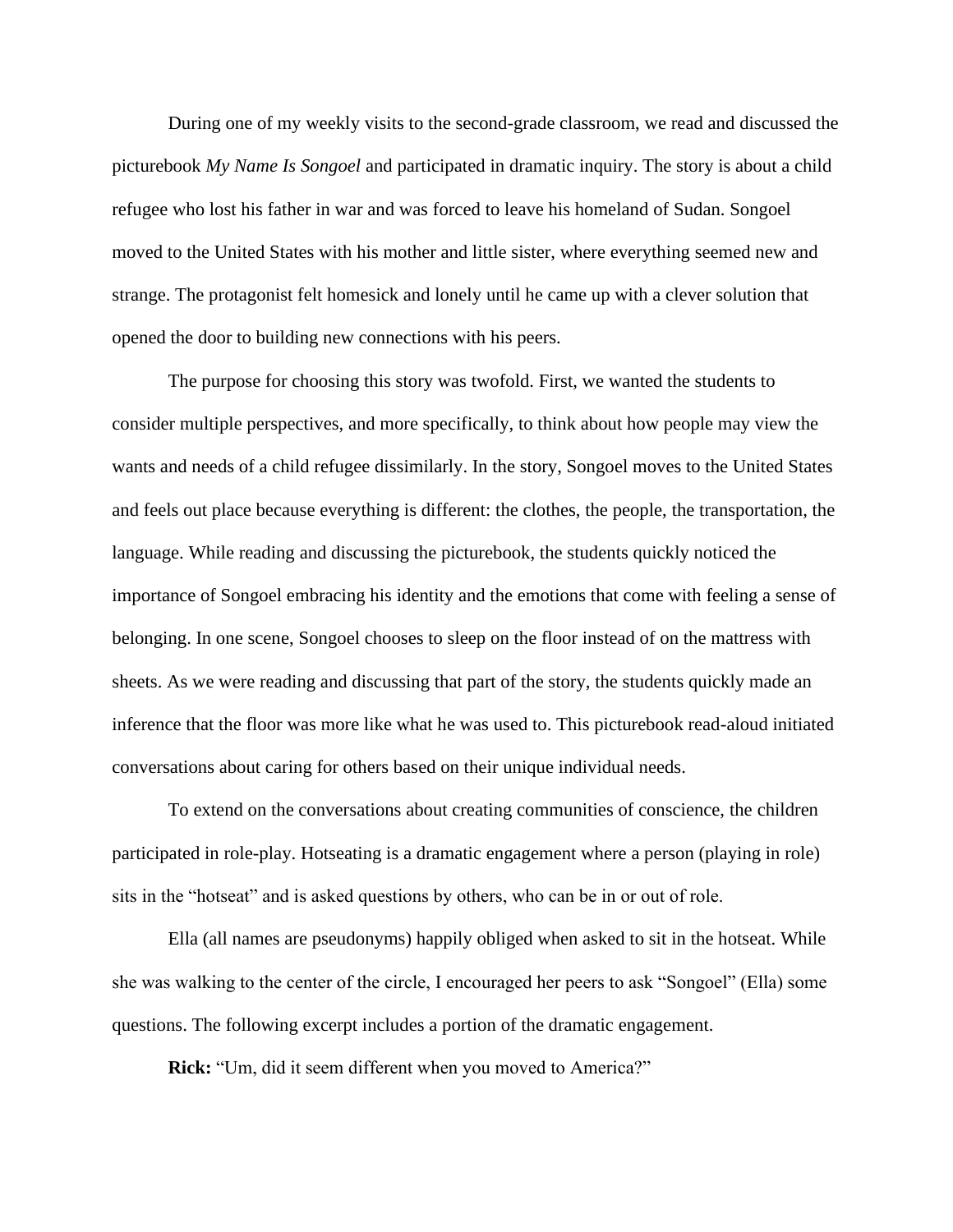**Ella:** "Yeah."

**Me:** "How did it seem different?"

**Ella:** "Um, everything looked different from the refugee camp."

**Me:** "Can you tell us some of the differences you noticed?"

**Ella:** "There were big buildings and I don't know what to call them…cars?"

**Me:** "What are some things that would have helped you when moving to America?"

**Ella:** "I wish it would have looked a little less different."

**Rachel:** "What was it like in the refugee camp?"

**Ella:** "It was very small, but we only had a few things."

Upon reflection of this small excerpt, I noticed several things. First, the students were paying attention to larger social and cultural systems. Ella was pointing out differences she considered between the United States and the refugee camp and how changes in the new environment made her feel. Through trying to imagine herself in Songoel's shoes, Ella was demonstrating highly critical social acts of reading the scenario and adding her own personally meaningful interpretations. She was negotiating Songoel's view of the world through the dramatic exchange with her peers. The students were also fostering notions of empathy by thinking about Songoel's (Ella's) needs, which can be inferred upon close examination of the types of questions that they were asking. The students, while in and out of role, can be seen negotiating diverse perspectives in terms of larger sociopolitical systems. Furthermore, the invitation to participate in the dramatic engagement provided an opening for Ella to take ownership in her own inquiry-based learning. The conversations that emerged using this picturebook read-aloud provided openings for the children to build compassion and love for the protagonist while simultaneously honoring the ideas of one another.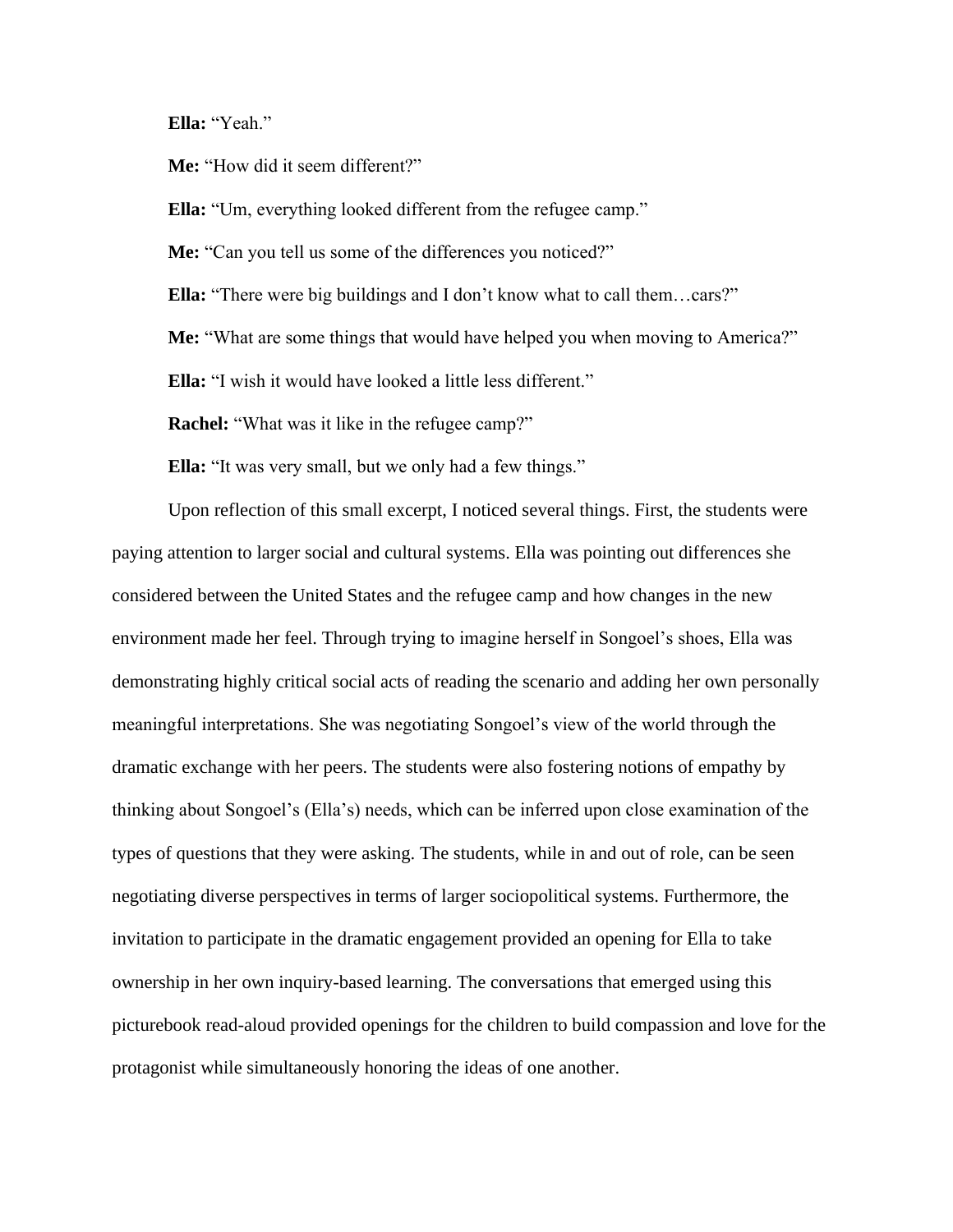The following selection of texts can be used to further expand on the notion of creating communities of conscience where inclusive practices can be discussed, multiple ideas can be appreciated, and opposing viewpoints can be valued.



*The Big Umbrella* (2018; Bates) is a book about fostering inclusivity and welcoming others. The story can promote rich conversation as the readers dance between the words and images in this metaphorical tale that embraces hospitality and welcomes diversity.



*Outside, Inside* (2021; LeUyen) caters to the younger audience through teaching about adversities and successes faced during the COVID-19 global pandemic. As lives were challenged and grief and worry permeated daily life, resilience and compassion were fostered through endless generosity from essential workers and family members striving to persevere during unprecedented times.



*One of a Kind, Like Me* / *Único Como Yo* (2016; Mayeno) removes social constructs of gender identity by sharing one child's journey of individual expression as told from his own perspective. This story of unconditional love provides rich openings for young children to discuss what it takes to

create a community of care where all people are valued for their uniqueness.

## **Exhibiting Social Responsibility**

*What literature can be used to cultivate empathy and encourage personal agency that can lead to positive social action?*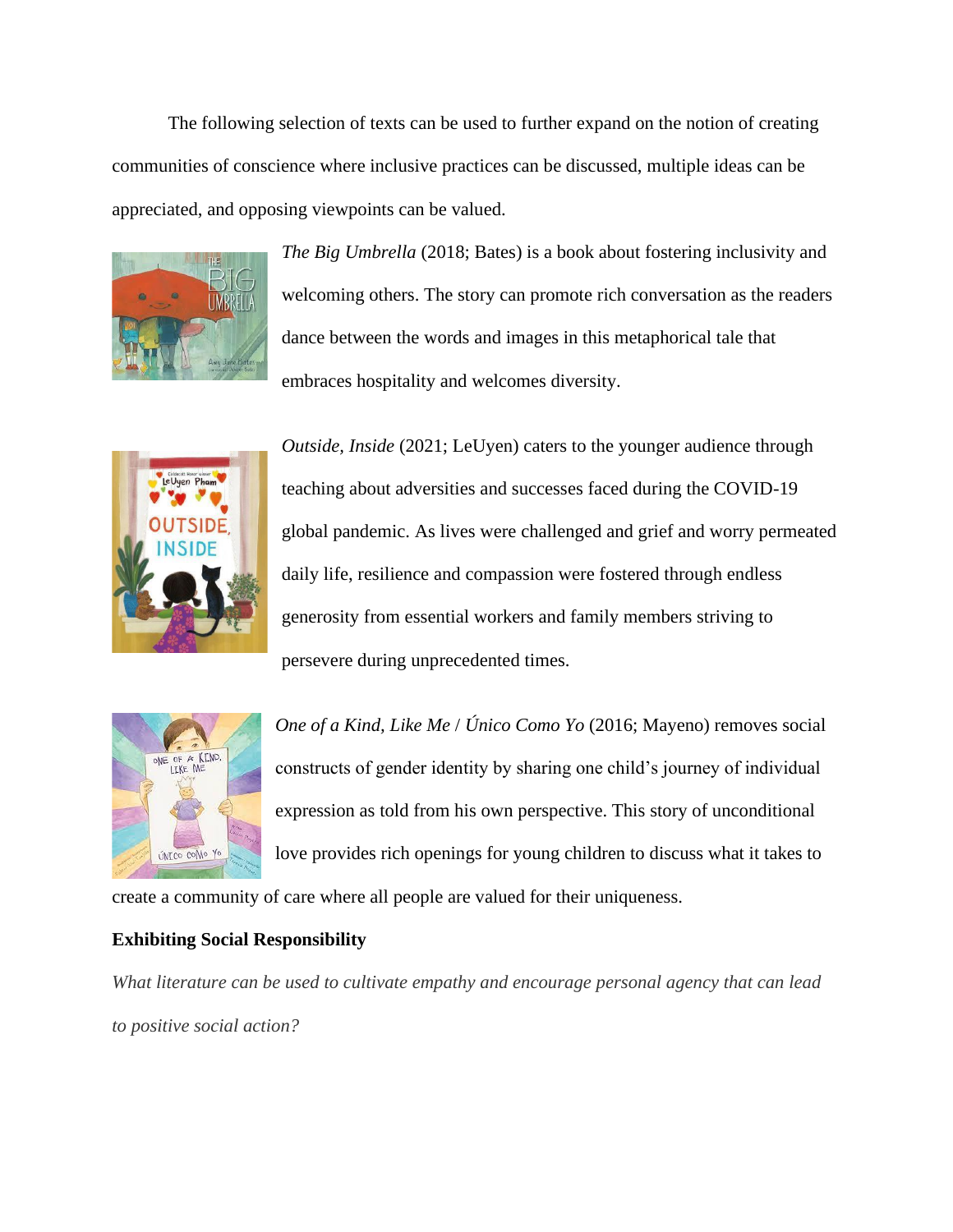During another weekly visit to the second-grade classroom, I started the session reviewing the terms *agency* and *agents for change*. These were terms previously discussed in the study and I wanted to determine how the students were recalling information from our past sessions together. I asked the students what the terms mean.

Colton said *agents for change* means "to help people be included."

Brittney said an agent for change "is a person who changes the world."

Quinn stated: "To make it awesome."

Rachel yelled: "To make it beautiful."

This powerful narrative reaffirms the students' own constructions of agency (Mathis 619) in terms of taking a global activist stance. I see a bridge linking larger global contexts to the smaller classroom context. The critical and reflective responses from the students show that they were thinking of agency as a beneficial act, where you take a problem and find a solution to the problem that will benefit the world. I interpret Colton's response to mean that we, as humans who cohabitate this world, must work together to help everyone feel a sense of belonging. Critical literacy was enacted through the students' responses and interactions. They were building on conversations that we had in a previous session about belonging and agency. At this point of the study, it was profound to see these two constructs become linked in this short exchange.

For this session, we also read the picturebook *One Plastic Bag: Isatou Ceesay and the Recycling Women of the Gambia* and participated in reflective conversations. The nonfiction book is about five women who used creativity and innovation to solve the local village's mounting trash problem. Activism, empowerment, and perseverance are prevalent themes in the book that initiated insightful conversations with the students about how one small, positive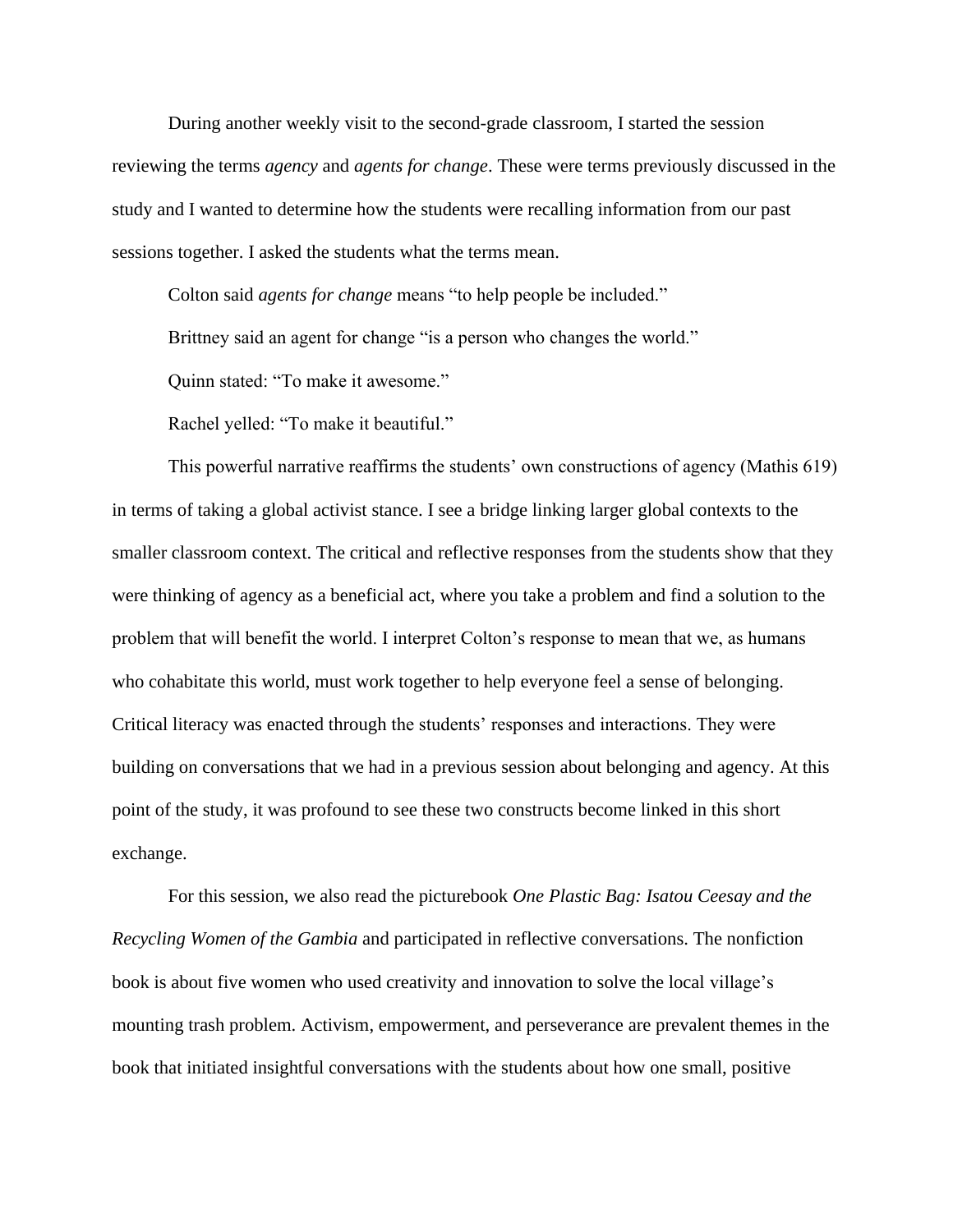change can having lasting effects. The read-aloud served as a stepping stone for thinking about agency and activism. As a result of this read-aloud and subsequent dramatic engagement activity, the students were talking about the term *volunteer*, because the women in the story were volunteering their time to promote positive and lasting change in their community.

Throughout these meaningful exchanges, it became apparent that the students' notions of being advocates for change were carrying over to their home lives. For example, the dialogic interactions about the topic of volunteerism sparked Quinn's thinking. This conversation triggered him to share a part of his story in which he demonstrated personal agency. He said, "My brother, he volunteered to help me with my idea. Since my mom doesn't have a job, we are gonna, um, we are gonna like sell water for money and give it all to my mom." After that, another student said, "He's using empathy." This complex notion of personal agency displayed in Quinn's story repositions empathy within a larger critical social context. Through Quinn's eyes, he was mediating his experiences of poverty by "using empathy" to try to improve his mother's financial situation. The fact that the other student said "using," as if it is an action, adds complexity to the children's meaning making. This scenario, as mediated through the eyes of the children, draws attention to the curricular space and the literature used as a stepping stone for the children to show empowerment and demonstrate their own personal agency (Ellsworth 310). The social and critical acts displayed by the students emerged as a result of the openings that were provided for them to link the personal experiences to larger social and cultural systems.

As the session continued, it was evident that the critical and reflective responses from the students show that they were thinking of agency as a beneficial act, where you take a problem and find a solution to the problem that will benefit the world. The second graders were engaging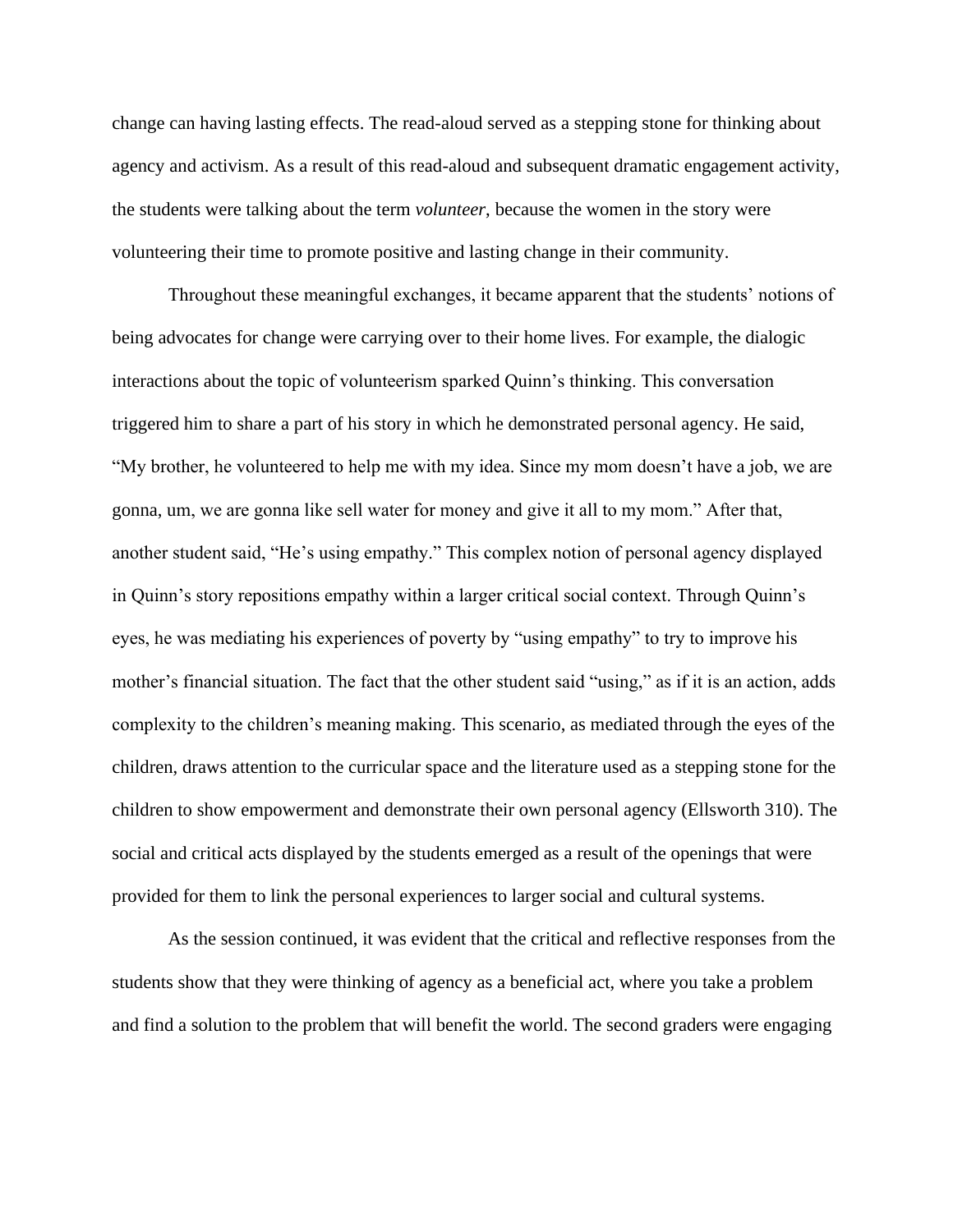in rich and meaningful conversations that developed overtime as a result of using high-quality international children's literature about a variety of topics.

The following selection of texts can be used to discuss advocacy and positive societal change through personal and collective agency.



*Hands Up!* (2019; McDaniel) is a story that celebrates Black joy and reframes the phrase "Hands up!" to represent strength and resistance. The picturebook provides opportunities for young readers to investigate topics around agency, empowerment, and collective community acts that elevate

the importance of social responsibility. Additionally, this book can prompt readers to explore topics about unequal power structures while building on principles of anti-racism. Having conversations about race and about the reframing of the phrase "Hands up" can help address biases and challenge assumptions. Educating for empowerment on topics surrounding race can lead to increased solidarity in diverse groups.



*Emmanuel's Dream: The True Story of Emmanuel Ofosu Yeboah* (2015; Thompson) is a true story about a young boy who spreads a message that a disability is not an inability. After biking across Ghana with one leg, Emmanuel's display of personal agency helped make positive changes across his community by drawing attention to the resources needed and

other ways to foster inclusion for those living with disabilities. The story can initiate conversations about activism, charity, and other ways to support the unique needs of all people.

*Milo's Museum* (2016; Elliot) is a powerful story about the importance of representation. The young protagonist takes a trip to the museum and recognizes people who look like her are not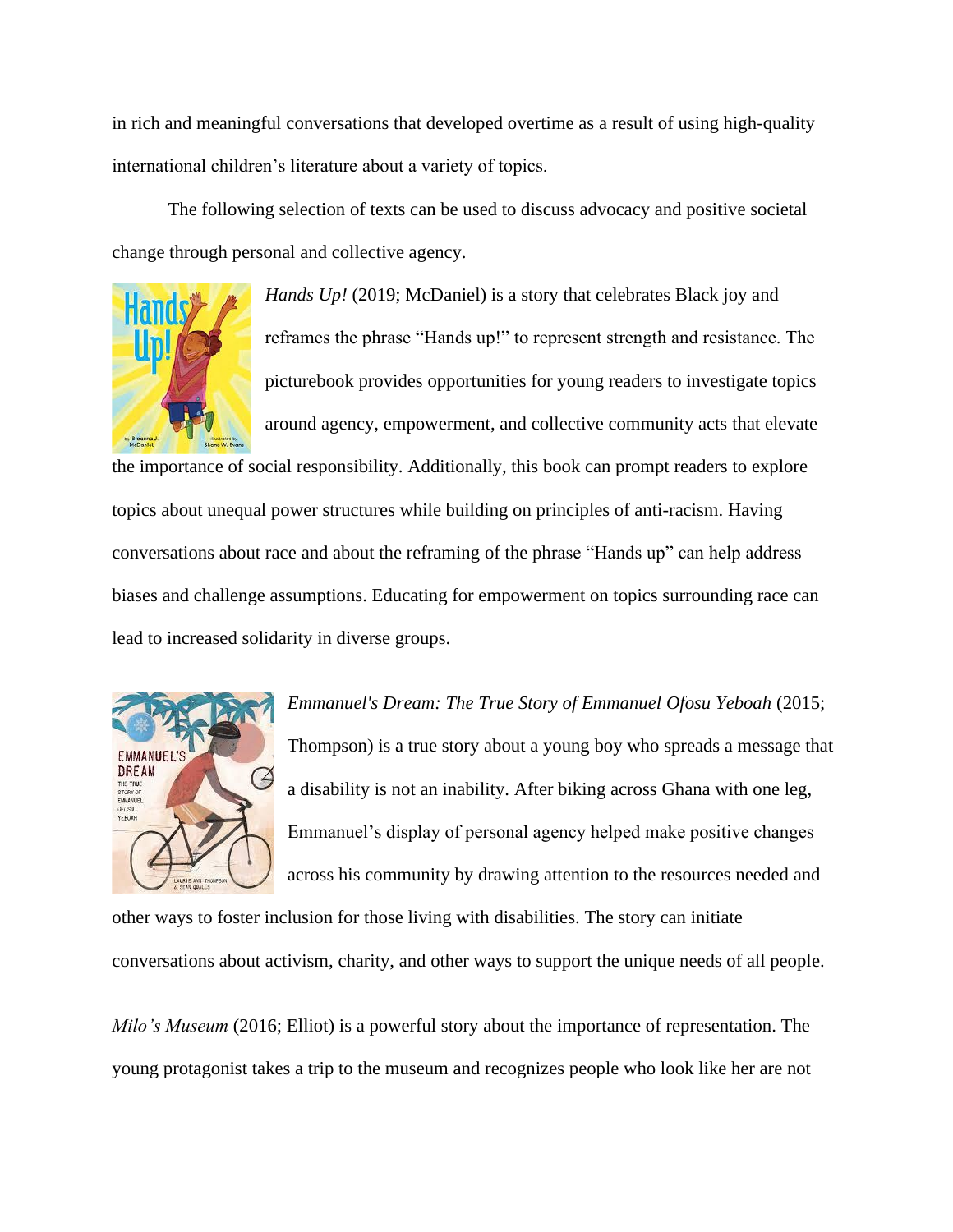

represented in the museum. As a result, Milo takes action and wants to see change in the form of accurate representations of her family's history. Discussions using this picturebook can include the actions taken by the protagonist to initiate change along with topics about building community and confronting ideas that perpetuate social

inequality.

## **Supporting Self-Reflection and Critical Thinking**

*How might children's literature support critical thinking, self-reflection, and collaboration?*

When choosing literature to use in an early childhood setting, it is important to delve into topics of social issues that may be prevalent in the school community. This can provide space for students to share their ideas and respond to the ideas of others in a way that allows for disagreement, but still values each student's perspective. During one of my weekly visits, the students interrogated multiple viewpoints while investigating the topic of bullying as shown in the picturebook *Ea*c*h Kindness*. In the story, Maya, the new girl, attempts to make friends with Chloe and the other girls but faces continual rejection after repeated attempts. When Chloe's teacher encourages the students to consider how small gestures of kindness can have a ripple effect, Chloe misses the opportunity. When Maya doesn't return to school, Chloe feels a sense of loss for being unkind and for not trying to make friends with the new student. In response to this interactive read-aloud, the children did not shy away from stating that it was not right to leave someone out.

During the read-aloud, I asked the students to think about why Chloe was having trouble thinking of something nice to say when the teacher asked them to drop a pebble in the bucket, representing kindness rippling out. Rachel inferred, "It was probably because she was being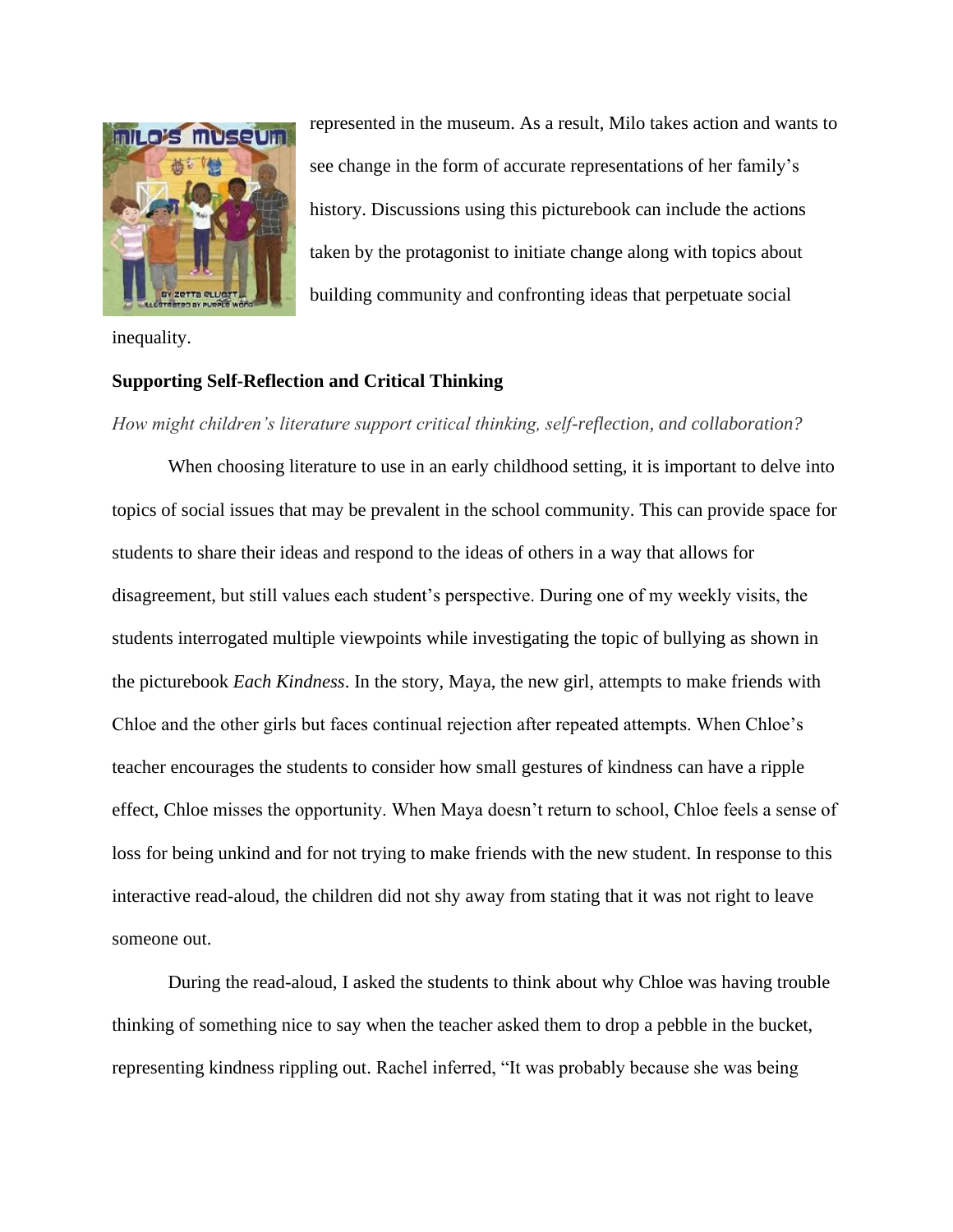mean to Maya." After that, Lila suggested, "Maybe she is going to lie about something [instead]." It was interesting for me to hear Lila suggest this, as if lying was the follow-up to being unkind.

At the end of the story, when Maya moved away, Chloe was left feeling like she lost an opportunity for showing kindness. As a way to provide an opening for students to make sense of this event, I asked them to create a still scene, using the drama strategy tableaux, to represent how they thought Chloe was feeling. Tableaux is a dramatic engagement where participants make still images in statue-like form to represent interpretations or scenes from the text. When I asked Ella how she was making meaning of what happened in the text, she said, "I was thinking I need to apologize." As the students were digesting this moment in the story and extending the learning through tableaux, it was almost as if a hush fell across the room. Essentially, the mood of the room changed to match the scene where an opportunity for spreading kindness was missed.

This was particularly powerful for me to watch because this was a very realistic scenario that we were exploring. It is quite possible that in a second-grade classroom, a victim of bullying and a perpetrator could disrupt normalcy and cause a shift in mood just like what happened in this learning encounter. This event was meaningful for several reasons. First, the embodied literacy practices enhanced the learning to include mood and action. In essence, the students were imagining themselves in a real situation by playing with imagination and inquiry. Moreover, the students were very meaningfully negotiating diverse perspectives. Their actions and interactions showed evidence that they were paying attention to larger social systems and that they were defining compassion as a needed action in cases of bullying. This particular event and picture created space and time for the children to critically examine a real social issue.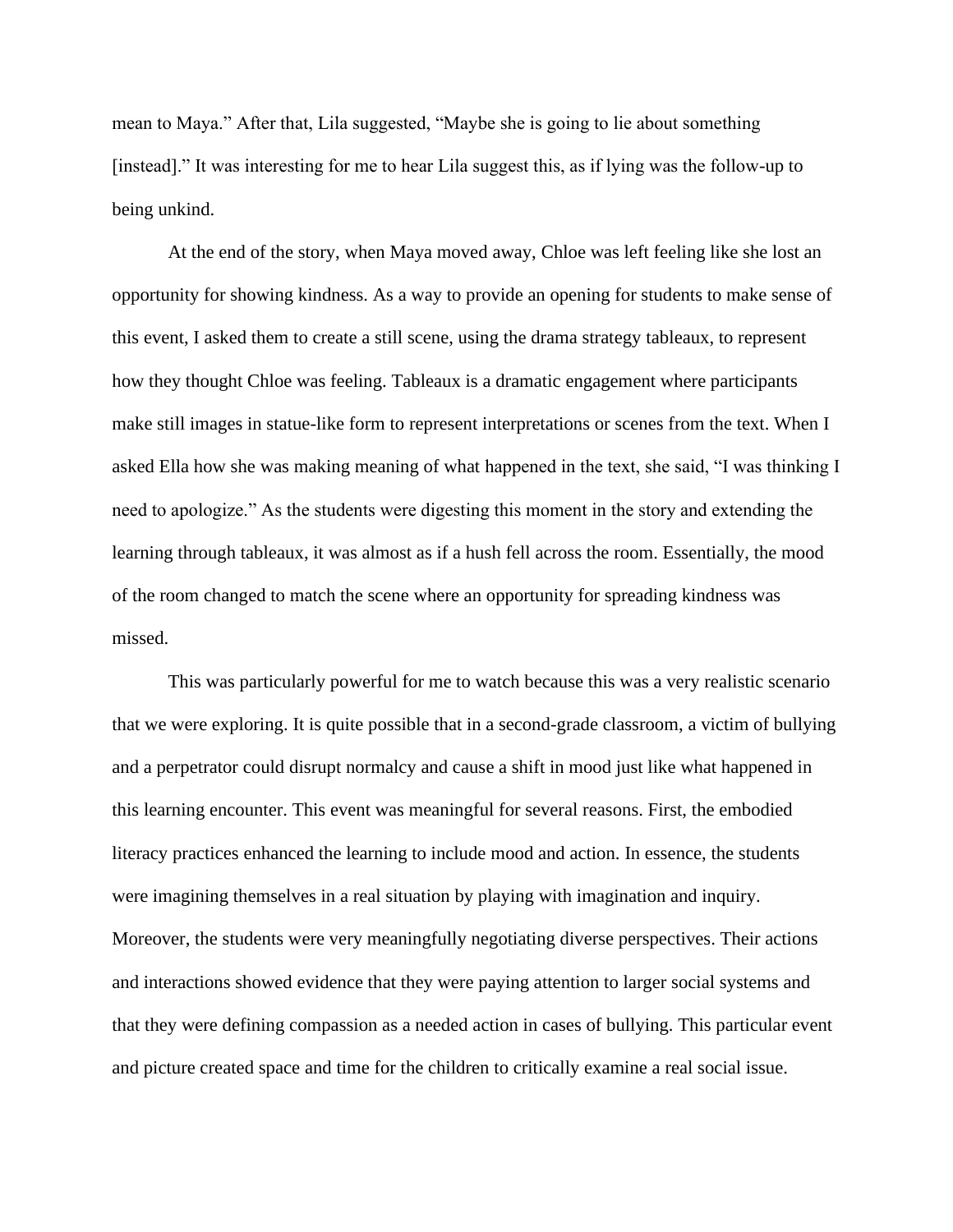The following selection of texts can further advance notions of critical thinking, collaborative inquiry, and self-reflection.

*They She He Me: Free to Be!* (2017; Gonzalez and SG) is a picturebook about pronouns and gender fluidity. This thought-provoking yet minimalist storyline provides opportunities for young readers to explore topics of identity and kindness through the use of nonbinary gender terminology.



*The Proudest Blue: A Story of Hijab and Family* (2019; Muhammad) is a picturebook about pride and self-reflection as a young girl witnesses her sister face bullying when she wears her "first-day hijab" to school. This book can be used as an opening to discuss family relationships and ways to show empowerment through self-confidence and resilience.

*A Different Pond* (2017; Phi) is a story that melds together the experiences of a refugee family from Vietnam, the challenges faced with assimilation, and the love between a young boy and his father. Reviewing this book from the lens of critical inquiry, facilitators could initiate discussions about

poverty, discrimination, and the challenges associated with emigrating to a new land.

| <b>Themes</b>      | Picturebooks |
|--------------------|--------------|
| around             |              |
| <b>Communities</b> |              |
| of Conscience      |              |
|                    |              |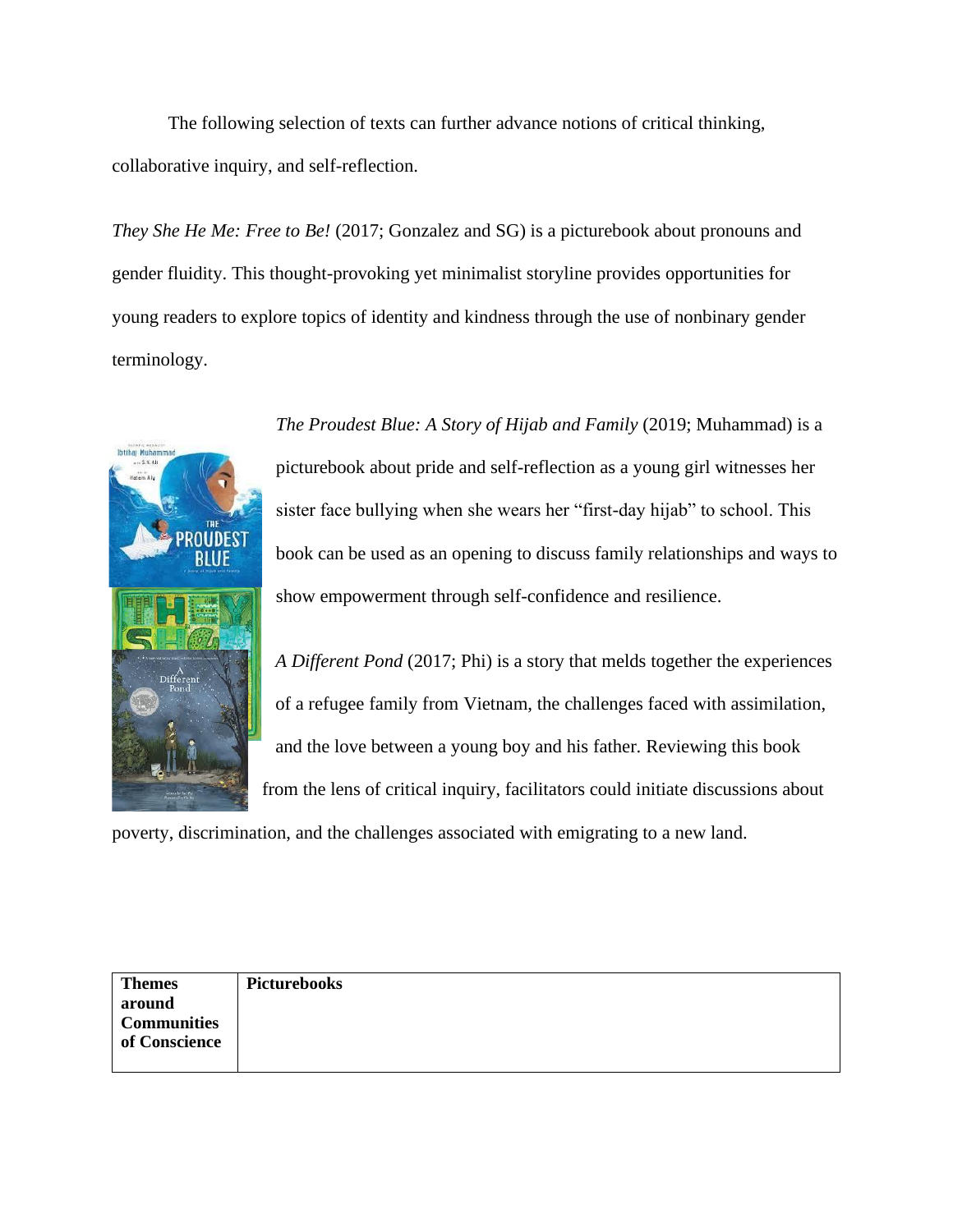| <b>Creating</b>        | The Big Umbrella, Ann June Bates                                              |
|------------------------|-------------------------------------------------------------------------------|
| <b>Communities</b>     | Outside, Inside, Pham LeUyen                                                  |
| of Care                | One of a Kind, Like Me / Único Como Yo, Laurin Mayeno                         |
|                        | My Name Is Songoel, Karen Williams and Khadra Mohammad                        |
| <b>Exhibiting</b>      | Hands Up!, Breanna McDaniel                                                   |
| <b>Social</b>          | Emmanuel's Dream: The True Story of Emmanuel Ofosu Yeboah, Laurie Ann         |
| <b>Responsibility</b>  | <b>Thompson</b>                                                               |
|                        | Milo's Museum, Zetta Elliot                                                   |
|                        | One Plastic Bag: Isatou Ceesay and the Recycling Women of the Gambia, Miranda |
|                        | Paul                                                                          |
| <b>Supporting</b>      | They She He Me: Free to Be!, Maya Gonzalez and Matthew SG                     |
| <b>Self-Reflection</b> | The Proudest Blue: A Story of Hijab and Family, Ibthaj Muhammad               |
| and Critical           | A Different Pond, Bao Phi                                                     |
| <b>Thinking</b>        | Each Kindness, Jacqueline Woodson                                             |

Table 1 Picturebook Sets to (Re)Imagine a More Inclusive World

# **Moving Beyond Imagining a More Inclusive World**

There are many ways to view and understand the world. To challenge the status quo, to enact positive social change, and to stand up for equality and social justice requires an understanding of multiple truths. Through collaborative inquiry in an elementary classroom setting, children can actively and critically create meaning together through multimodal forms of learning. To raise critical awareness, it is necessary to create learning opportunities that are genuine and full of real-world conversations about cultural affiliations, diversity of opinion, and social issues that people face each day. In doing so, the children learn how creative thinking and critical problem solving can tease out tensions and challenge personal assumptions that come up in conversations about social issues.

A variety of complex issues can be explored through the use of children's literature. Careful selection of texts spanning a wide range of topics can be used to broaden perspectives through critical inquiry, introspection, and self-reflection. By providing openings for our young people to foster inclusive practices, to show empowerment by advocating for change, and to continuously reflect on their own perceptions of social justice, we can make great gains and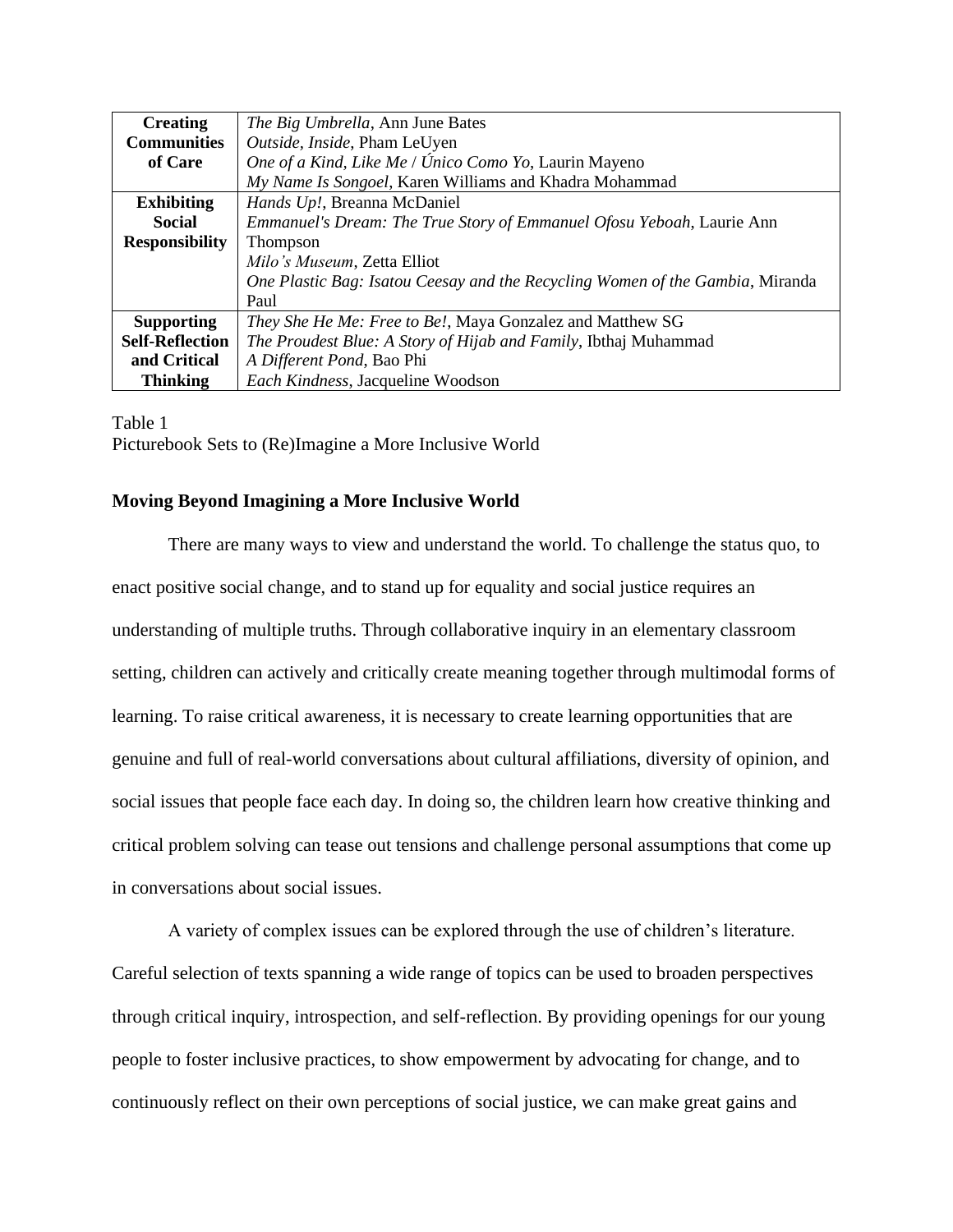move beyond simply imagining a more inclusive world to putting these thoughts and ideas into actionable change.

#### **Works Cited**

#### **Children's Books**

- Bates, Ann June, with Juniper Bates. *The Big Umbrella.* Simon and Schuster, 2018*.*
- Elliot, Zetta. *Milo's Museum*. Illustrated by Purple Wong, Rosetta Press, 2016.
- Gonzalez, Maya, and Matthew SG. *They She He Me: Free to Be!* Reflection Press, 2017.
- LeUyen, Pham. *Outside, Inside.* Roaring Brook Press, 2021.
- Mayeno, Laurin. *One of a Kind, Like Me* / *Único Como Yo*. Illustrated by Robert Liu-Trujillo, translated by Teresa Mlawer, Blood Orange Press, 2016.
- McDaniel, Breanna. *Hands Up!* Illustrated by Shane W. Evans, Penguin Random House, 2019.
- Muhammad, Ibthaj, with S. K. Ali. *The Proudest Blue: A Story of Hijab and Family.* Illustrated by Hatem Aly, Little, Brown Books for Young Readers, 2019.
- Paul, Miranda. *One Plastic Bag: Isatou Ceesay and the Recycling Women of the Gambia.*  Illustrated by Elizabeth Zunon, Millbrook Press, 2015.
- Phi, Bao. *A Different Pond.* Illustrated by Thi Bui, Capstone Young Readers, 2017.
- Thompson, Laurie Ann. *Emmanuel's Dream: The True Story of Emmanuel Ofosu Yeboah.*  Illustrated by Sean Qualls, Schwartz & Wade Books, 2015.
- Williams, Karen, and Khadra Mohammad. *My Name Is Songoel.* Illustrated by Catherine Stock, Eerdmans Books for Young Readers, 2009.
- Woodson, Jacqueline. *Each Kindness.* Illustrated by E. B. Lewis, Mrs. Rose Paulsen Book, 2012.

### **Secondary Sources**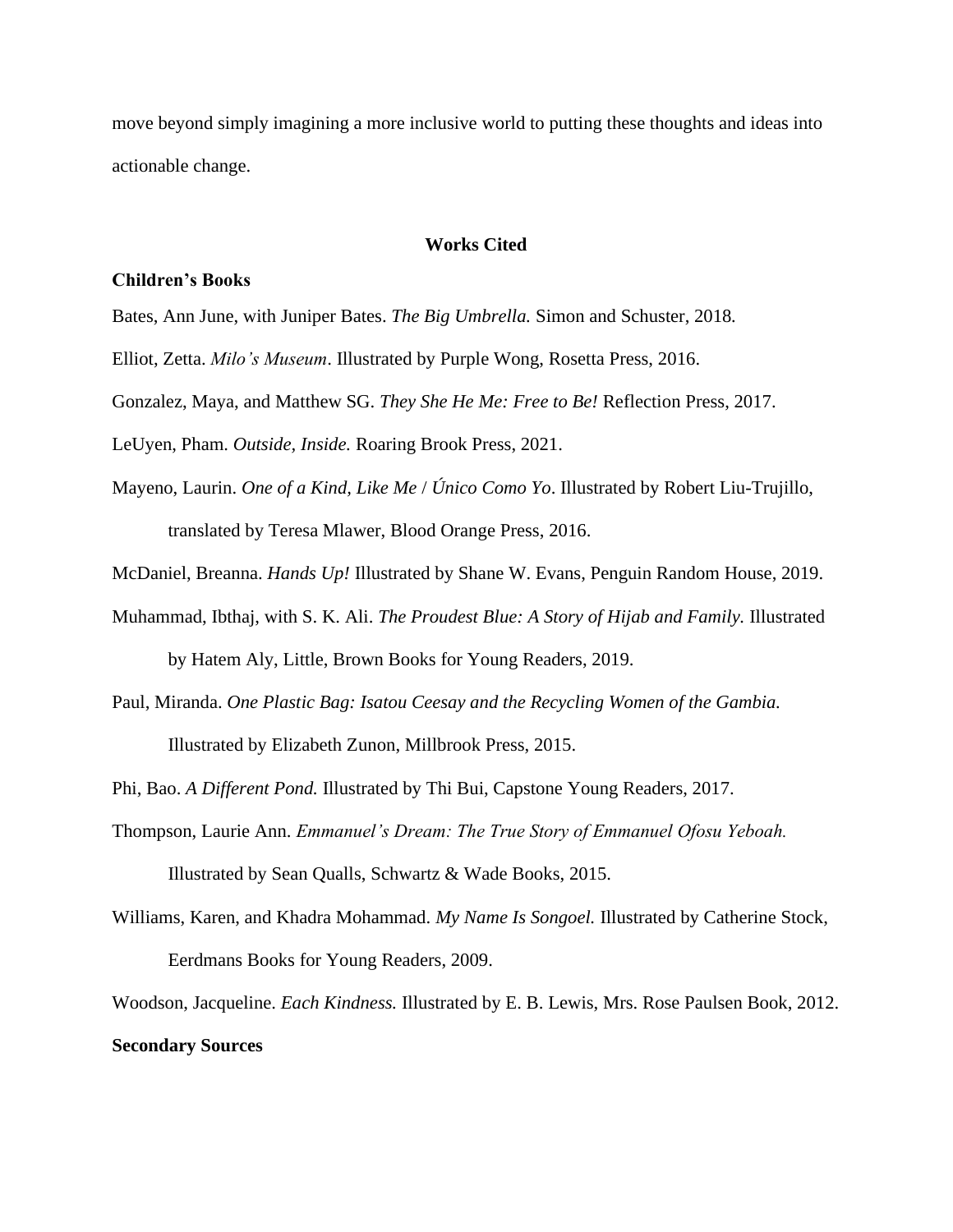- Ellsworth, Elizabeth. "Why Doesn't This Feel Empowering? Working through the Repressive Myths of Critical Pedagogy." *Harvard Educational Review*, vol. 59, no. 3, 1989, pp. 297- 325. doi:10.17763/haer.59.3.058342114k266250.
- Farmer, Lesley. "News Literacy and Fake News Curriculum: School Librarians' Perceptions of Pedagogical Practices." *Journal of Media Literacy Education*, vol. 11, no. 3, 2019, pp. 1- 11. doi:10.23860/JMLE-2019-11-3-1.

Freire, Paulo. *Pedagogy of the Oppressed*. Continuum, 1990.

Greene, Maxine. *Releasing the Imagination: Essays on Education, the Arts and Social Change*. Jossey-Bass, 1995.

hooks, bell. *Teaching Critical Thinking: Practicing Wisdom*. Routledge, 2010.

- Janks, Hilary. "Critical Literacy in Teaching and Research." *Education Inquiry*, vol. 4, no. 2, 2013, pp. 225-42.
- ---. "Domination, Access, Diversity and Design: A Synthesis for Critical Literacy Education." *Educational Review*, vol. 52, no. 2, 2000, pp. 175-86.
- Leland, Christine, et al. *Teaching Children's Literature: It's Critical!* Routledge Taylor & Francis Group, 2013.
- Lewison, Mitzi, et al. "Taking on Critical Literacy: The Journey of Newcomers and Novices." *Language Arts*, vol. 79, no. 5, 2002, pp. 382-92.
- Mathis, Janelle. "Literature and the Young Child: Engagement, Enactment, and Agency from a Sociocultural Perspective." *Journal of Research in Childhood Education*, vol. 30, no. 4, 2016, pp. 618-29.
- Medina, Carmen and Campano, Gerald. "Performing Identities through Drama and Teatro Practices in Multilingual Classrooms." *Language Arts,* vol. 83, no. 4, 2006, pp. 332-341*.*